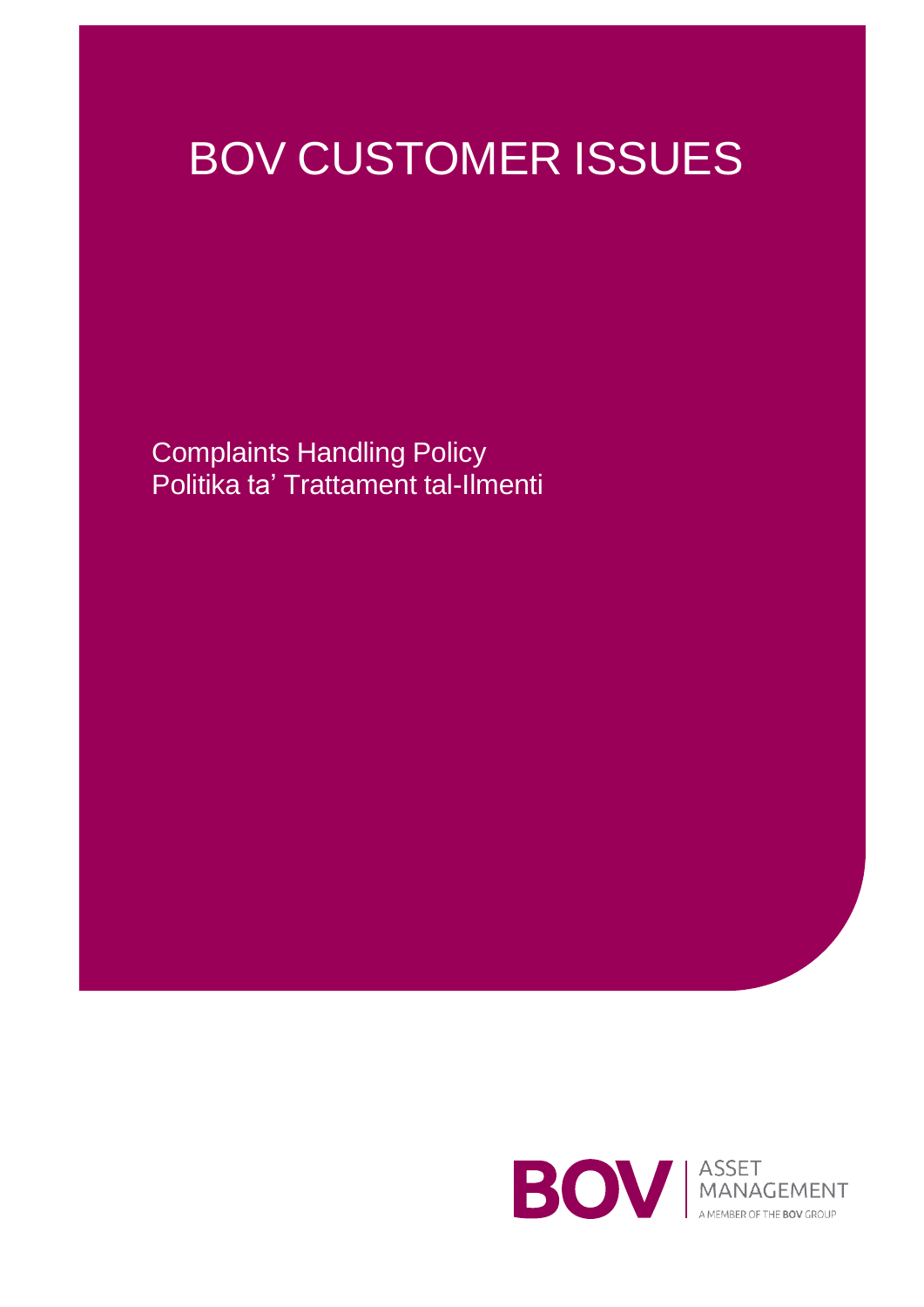# INTRODUCTION

Companies operating in the financial services industry are bound to have transparent, efficient and effective complaints handling processes and procedures. The ability of retail consumers to be able to complain to financial services providers is regarded as being of the utmost importance by regulators and the industry. This Complaints Handling Policy will analyse the regulatory requirements in relation to complaints handling and how these are transposed into procedures and into the day-to-day operations.

This Policy is designed to provide guidance on the manner in which BOV Asset Management Limited receives, handles and resolves complaints, related to its products and services.

#### PHILOSOPHY AND PURPOSE OF THE COMPLAINTS HANDLING POLICY

BOV Asset Management Limited ("BOVAM") has established and implemented appropriate procedures and arrangements to ensure that it deals promptly and reasonably with investor complaints.

#### WHAT IS A COMPLAINT?

A complaint is defined as on oral or written expression or statement of dissatisfaction made to the company, relating to the products and services it provides. This includes the complaints handling process itself, the speed and the quality of the response. BOVAM however understands that there could be other issues that can be considered as a complaint.

### WHO MAY COMPLAIN?

Any person, organisation or their representative who is dissatisfied with the company's products or services, for any reason, may submit a complaint.

# COST

There will be no charge to the complainant for making a complaint.

#### VISIBILITY

BOVAM's Complaints Handling Policy is available on the Company's website [www.bovassetmanagement.com. A](http://www.bovassetmanagement.com/) printed copy of these procedures may be forwarded upon request.

#### DEPARTMENT RESPONSIBLE FOR THE CUSTOMER ISSUES

Responsibility for Customer Issues falls within BOVAM's Compliance Department's remit. In the process of complaints handling, employees are guided by the company's Conflict of Interest Policy which is maintained by the company's compliance department.

# HOW CAN A COMPLAINT BE REGISTERED?

#### MAIL

A complaint may be registered in writing and mailed to the following address:

The Executive Head BOV Asset Management Limited Premium Banking Centre (PBC) 475, Triq il-Kbira San Guzepp Santa Venera SVR 1011 – Malta

# EMAIL

A complaint may also be registered by email directly on [infoassetmanagement@bov.com](mailto:infoassetmanagement@bov.com) or through the 'Contact Us' form on the BOV Asset Management Limited website (www.bovassetmanagement.com).

#### INTRODUZZJONI

Il-kumpaniji li jaħdmu fl-industrija tas-servizzi finanzjarji huma obbligati li jkollhom processi u proceduri trasparenti, efficienti u effettivi għat-trattament tal-ilmenti. Il-kapaċità tal-konsumaturi li jilmentaw mal-fornituri tas-servizzi finanzjarji hija meqjusa importanti ħafna mir-regolaturiu mill-industrija.Il-Politika ta' Trattament tal-Ilmenti se tanalizza r-rekwiżiti regolatorji fir-rigward tat-trattament tal-ilmenti u kif dawn jiġu trasposti fi proċeduri u f'operazzjonijiet ta' kuljum.

Dawn il-proċeduri huma mfassla biex jipprovdu gwida dwar il-mod kif il-BOV Asset Management Limited tirċievi, tittratta u ssolvi l-ilmenti, relatati mal-prodotti u s-servizzi tagħha.

#### IL-FILOSOFIJA U L-GĦAN TAL-POLITIKA TA' TRATTAMENT TAL-ILMENTI

Il-BOV Asset Management Limited ("BOVAM") stabbilixxiet u implimentat proċeduri u arranġamenti xierqa biex tiżgura li tittratta malajr u b'mod raġonevoli l-ilmenti tal-investituri.

#### X'INHU ILMENT?

L-ilment huwa ddefinit bħala espressjoni jew dikjarazzjoni orali jew bil-miktub tan-nuqqas ta' sodisfazzjon li ssir lill-kumpanija, fir-rigward tal-prodotti u s-servizzi li tipprovdi. Dan jinkludi l-process tat-trattament tal-ilmenti nnifsu, il-veloċità u l-kwalità tar-rispons. Il-BOVAM madankollu tifhem li jista' jkun hemm sitwazzjonijiet oħra li jistgħu jitgiesu bħala ilment.

#### MIN JISTA' JAGĦMEL ILMENT?

Kwalunkwe persuna, organizzazzjoni jew ir-rappreżentant tagħhom li mhuwiex sodisfatt bil-prodotti jew is-servizzi tal-kumpanija, għal kwalunkwe raġuni, jista' jippreżenta ilment.

#### SPEJJEŻ

Min jagħmel l-ilment ma jeħel l-ebda spejjeż mill-Bank.

#### VIŻIBILITÀ

Il-Proċedura ta' Trattament tal-Ilmenti tal-BOVAM hija disponibbli fuq il-websajt tal-Kumpanija: [www.bovassetmanagement.com.](http://www.bovassetmanagement.com/) Kopja stampata ta' dawn il-proceduri tista' tintbagħat meta ssir talba għaliha.

#### ID-DIPARTIMENT RESPONSABBLI MILL-KWISTJONIJIET TAL-KLIJENT

Ir-responsabbiltà għall-Kwistjonijiet tal-Klijent taqa' taħt il-kompetenza tad-Dipartiment tal-Konformità tal-BOVAM. Fil-process tal-immaniġġjar tal-ilmenti, l-impjegati huma gwidati mill-Politika tal-Konflitt ta' Interess talkumpanija li tinżamm mid-dipartiment tal-konformità tal-kumpanija.

# KIF JISTA' JIĠI RREĠISTRAT ILMENT?

#### BIL-POSTA

L-ilment jista' jiġirreġistrat bil-miktub u jintbagħat bil-posta f'dan l-indirizz li ġej:

Il-Kap Eżekuttiv BOV Asset Management Limited Premium Banking Centre (PBC) 475, Triq il-Kbira San Guzepp Santa Venera SVR 1011 – Malta

# BIL-POSTA ELETTRONIKA

L-ilment jista' jiġi rreġistrat ukoll permezz tal-posta elettronika b'mod dirett fuq l-indirizz elettroniku: [infoassetmanagement@bov.com](mailto:infoassetmanagement@bov.com) jew permezz tal-formola 'Contact Us' fuq il-websajt tal-BOV Asset Management Limited: [www.bovassetmanagement.com.](http://www.bovassetmanagement.com/)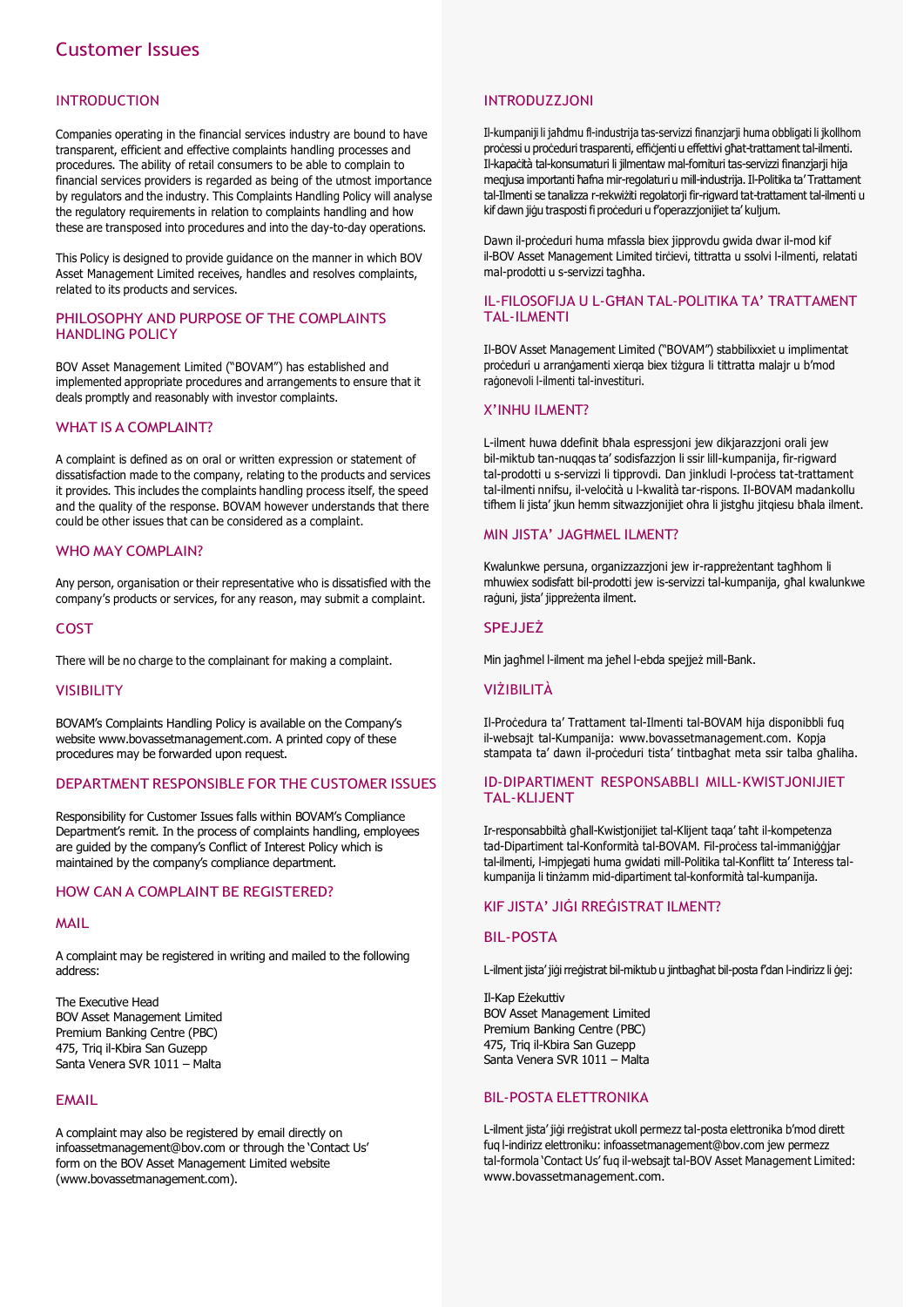# Customer Issues

#### **TELEPHONE**

An oral complaint may be registered by calling on phone number +356 21227311 from Monday to Friday between 9am to 4.30pm.

In the case of a complaint by telephone, in line with regulatory obligations, BOVAM will forward a written summary of the complaint to the complainant's registered address. The complainant shall need to confirm that the complaint summary represents a true and fair description of the complaint. Therefore, the complainant should execute the said summary and arranging for one copy of the summary to be sent back to BOVAM.

#### WHAT DETAILS SHOULD BE INCLUDED WHEN REGISTERING A COMPLAINT?

In order to assist BOVAM in investigating and resolving a complaint in the shortest time-frames possible, complainants are kindly requested to include the following information when registering a complaint.

- Name, address and register number:
- A clear description of the concern or complaint;
- Copies of any relevant documents that could support the complaint.

Information and personal data provided in lodging a complaint, shall be treated in accordance with the Data Protection Act (Chapter 586 of the Laws of Malta). The company reserves the right to provide information on complaints and complaints-handling to the MFSA and, to alternative dispute resolution entity in the case that a dispute remains.

# ACKNOWLEDGMENT OF COMPLAINTS

BOVAM is committed to issue an acknowledgment letter or e-mail within two working days of receipt of the complaint which is in line with regulations issues by the Malta Financial Services Authority.

#### RESPONSE TO A COMPLAINT

BOVAM is obliged to provide a response within the maximum period as stipulated by the MFSA of fifteen working days, however the company strives to respond to complaints within the shortest time possible.

Any complaints received through email may be responded via the same medium however, when a communication contains sensitive or confidential information, replies shall be sent via registered mail.

#### RIGHTS OF THE COMPLAINANT DURING THE COMPLAINT PROCESS

#### What if our investigation takes longer than fifteen working days?

In exceptional cases, when the investigation of a complaint is not completed within fifteen working days from receipt of the complaint, BOVAM shall:

- i. inform the complainant about the causes of the delay;
- ii. provide an indication as to when the investigation is likely to be completed

In any event, the deadline for receiving the final reply shall not exceed thirty five business days.

# RIGHTS OF THE COMPLAINANT

If the complainant is unsatisfied with the company's reply or no agreement has been reached, the complainant has the right to refer the matter to the Office of the Arbiter for Financial Services by writing to:

The Office of the Arbiter for Financial Services, First Floor, Pjazza San Kalċidonju, Floriana FRN 1530 - Malta

Further information may be obtained through the official website: [www.financialarbiter.org.mt, F](http://www.financialarbiter.org.mt/)reephone (local calls): 8007 2366 and Telephone: (356) 21249245.

#### BIT-TELEFON

L-ilment orali jista' jiġi rreġistrat billi wieħed iċempel fuq in-numru tat-telefon: +356 21227311 mit-Tnejn sal-Ġimgħa bejn id-9am u l-4.30pm.

Fil-każ ta' ilment bit-telefon, f'konformita mal-obbligi regolatorji, il-BOVAM se jibgħat sommarju bil-miktub tal-ilment fl-indirizz reġistrat tal-ilmentatur. L-ilmentatur huwa mitlub jikkonferma li s-sommarju jirrappreżenta deskrizzjoni vera u ġusta tal-ilment billi jiffirma kopja tas-sommarju tal-ilment u jibghata lura lil-BOVAM.

#### X'DETTALJI GĦANDHOM JIĠU INKLUŻI META JIĠI RREĠISTRAT ILMENT?

Bħala għajnuna għall-BOVAM biex tinvestiga u ssolvi l-ilment fl-anqas żmien possibbli, l-ilmentaturi huma ġentilment mitluba jinkludu din l-informazzjoni li ġejja meta jirreġistraw l-ilment:

- L-isem, l-indirizz u n-numru tar-reġistru;
- Deskrizzjoni ċara tat-tħassib jew ilment;
- Kopji ta' kwalunkwe dokumenti rilevanti li jistahu jsostnu l-ilment.

L-informazzjoni u d-data personali pprovduti biex jitressaq ilment, għandhom jiġu ttrattati skont l-Att dwar il-Protezzjoni tad-Data (Kapitolu 586 tal-Liġijiet ta' Malta). Il-kumpanija tirriserva d-dritt li tipprovdi informazzjoni dwar l-ilmenti u l-immaniġġjar tal-ilmenti lill-MFSA u, għal entità alternattiva għas-soluzzjoni tat-tilwim fil-każ li tibqa' tilwima.

#### RIKONOXXIMENT TAL-ILMENTI

Il-BOVAM hija impenjata li toħroġ ittra jew posta elettronika ta' rikonoxximent fi żmien jumejn ta' xogħol minn meta tirċievi l-ilment li jkun konformi marregolamenti maħruġa mill-Awtorità għas-Servizzi Finanzjarji ta' Malta.

#### RISPONS GĦALL-ILMENTI

Il-BOVAM hija obbligata tipprovdi rispons fi żmien il-perjodu massimu stipulat mill-MFSA li huwa ta' ħmistax-il ġurnata, madankollu l-Kumpanija tħabrek biex twieġeb għall-ilmenti fl-anqas żmien possibbli.

Kwalunkwe ilment li jasal permezz tal-posta elettronika jista' jingħata tweġiba permezz tal-posta elettronika wkoll, madankollu fejn kwalunkwe komunikazzjoni jkun fiha informazzjoni sensittiva jew kunfidenzjali t-tweġibiet għandhom jintbagħtu permezz tal-posta reġistrata.

#### ID-DRITTIJIET TAL-ILMENTATUR MATUL IL-PROCESS TAL-ILMENT

#### X'jiġri jekk l-investigazzjoni tagħna ddum aktar minn ħmistax-il ġurnata?

F'każijiet eċċezzjonali fejn l-investigazzjoni ta' ilment ma tispiċċax fi żmien ġimagħtejn minn meta jasal l-ilment, il-BOVAM għandha:

- i. tinforma lill-ilmentatur dwar il-kawżi tad-dewmien;
- ii. tipprovdi indikazzjoni ta' meta l-investigazzjoni aktarx li tintemm

Fi kwalunkwe każ, id-data ta' skadenza biex tintlaqa' t-tweġiba finali m'għandhiex teċċedi ħamsa u tletin jum ta' xogħol.

# ID-DRITTIJIET TAL-ILMENTATUR

Fil-każ fejn l-ilmentatur ma jkunx sodisfatt bit-tweġiba tal-Kumpanija jew ma jkun intlaħaq l-ebda ftehim, l-ilmentatur għandu d-dritt jirreferi l-kwistjoni lill-Uffiċċju tal-Arbitru għas-Servizzi Finanzjarji bilmiktub f'dan l-indirizz:

L-Uffiċċju tal-Arbitru għas-Servizzi Finanzjarji,L-Ewwel Sular, Pjazza San Kalċidonju, Floriana FRN 1530 - Malta

Aktar tagħrif jista' jinkiseb permezz tal-websajt ufficjali: [www.financialarbiter.org.mt,](http://www.financialarbiter.org.mt/) Freephone (sejħiet lokali): 8007 2366 u Telefon: (356) 21249245